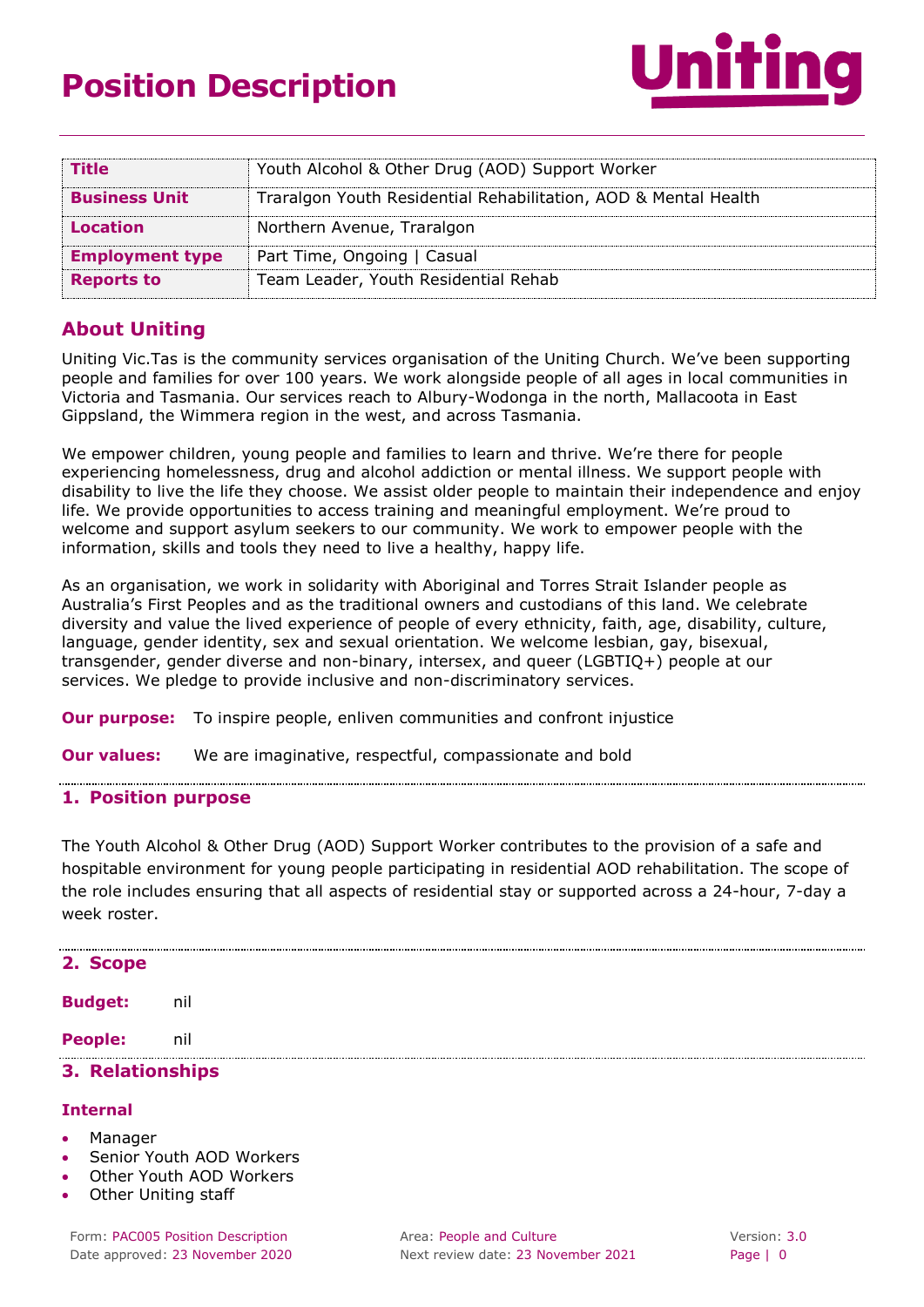# **Position Description Youth Alcohol & Other Drug (AOD) Support Worker**



#### **External**

- Department of Health and Human Services
- Department of Justice
- Australian Community Support Organisation
- Area Mental Health and a range of other professionals and services
- Families and other significant people
- Key stakeholders involved in ongoing care and wellbeing of residential clients

#### **4. Key responsibility areas**

#### **Service delivery**

| $\bullet$<br>$\bullet$<br>$\bullet$<br>$\bullet$<br>$\bullet$<br>$\bullet$<br>$\bullet$<br>$\bullet$ | Provide high quality engagement, assessment, treatment and<br>support services to individuals and their families, using best<br>practice principles including family inclusive practice and dual<br>diagnosis principles.<br>Support the delivery of harm minimisation education and<br>information sessions.<br>Provide education and other therapeutic interventions to young<br>people undertaking withdrawal.<br>Assist in the development of Individual treatment plans, make<br>appropriate referrals for clients during treatment, complete<br>discharge summaries and other administrational tasks.<br>Assist with meal preparation and ordering, general daily<br>maintenance of the facility, undertake laundry duties and<br>transport clients when required.<br>Support clients to self-administer medications as per program<br>policy.<br>Work as a team to achieve annual Drug Treatment Activity<br>Units within the capacity of the service.<br>Other duties as required. |
|------------------------------------------------------------------------------------------------------|--------------------------------------------------------------------------------------------------------------------------------------------------------------------------------------------------------------------------------------------------------------------------------------------------------------------------------------------------------------------------------------------------------------------------------------------------------------------------------------------------------------------------------------------------------------------------------------------------------------------------------------------------------------------------------------------------------------------------------------------------------------------------------------------------------------------------------------------------------------------------------------------------------------------------------------------------------------------------------------------|
| <b>Administration and</b><br>$\bullet$                                                               | Maintain file records, data collection processes and reporting as                                                                                                                                                                                                                                                                                                                                                                                                                                                                                                                                                                                                                                                                                                                                                                                                                                                                                                                          |
| <b>Finance</b><br>$\bullet$                                                                          | required.<br>Contribute to the achievement of quality improvement, both in<br>terms of individual and program performance by encouraging<br>an environment where high quality work is achieved and<br>supported by the adherence to/development of quality systems<br>documentation.                                                                                                                                                                                                                                                                                                                                                                                                                                                                                                                                                                                                                                                                                                       |
| <b>Quality and Risk</b><br>$\bullet$<br>$\bullet$<br>٠                                               | Adhere to and keep informed of all relevant legislative<br>compliance requirements, and report any perceived breaches,<br>risks, hazards, incidents and complaints to the Program<br>Manager or other appropriate person.<br>Support the provision of a high-quality service through<br>adherence to Uniting Quality and Risk management policies<br>and procedures.<br>Assess, record and report identified risks to client and staff in<br>line with Uniting and relevant agency policies.                                                                                                                                                                                                                                                                                                                                                                                                                                                                                               |
| <b>Personal</b><br>۰<br><b>Accountability</b>                                                        | Compliance with Uniting's values, code of conduct, policies and<br>procedures and relevant government legislation and standards<br>where relevant.<br>Cooperate with strategies to actively ensure the safety,<br>protection and well-being of children who come into association<br>with us.<br>Ensure appropriate use of resources.                                                                                                                                                                                                                                                                                                                                                                                                                                                                                                                                                                                                                                                      |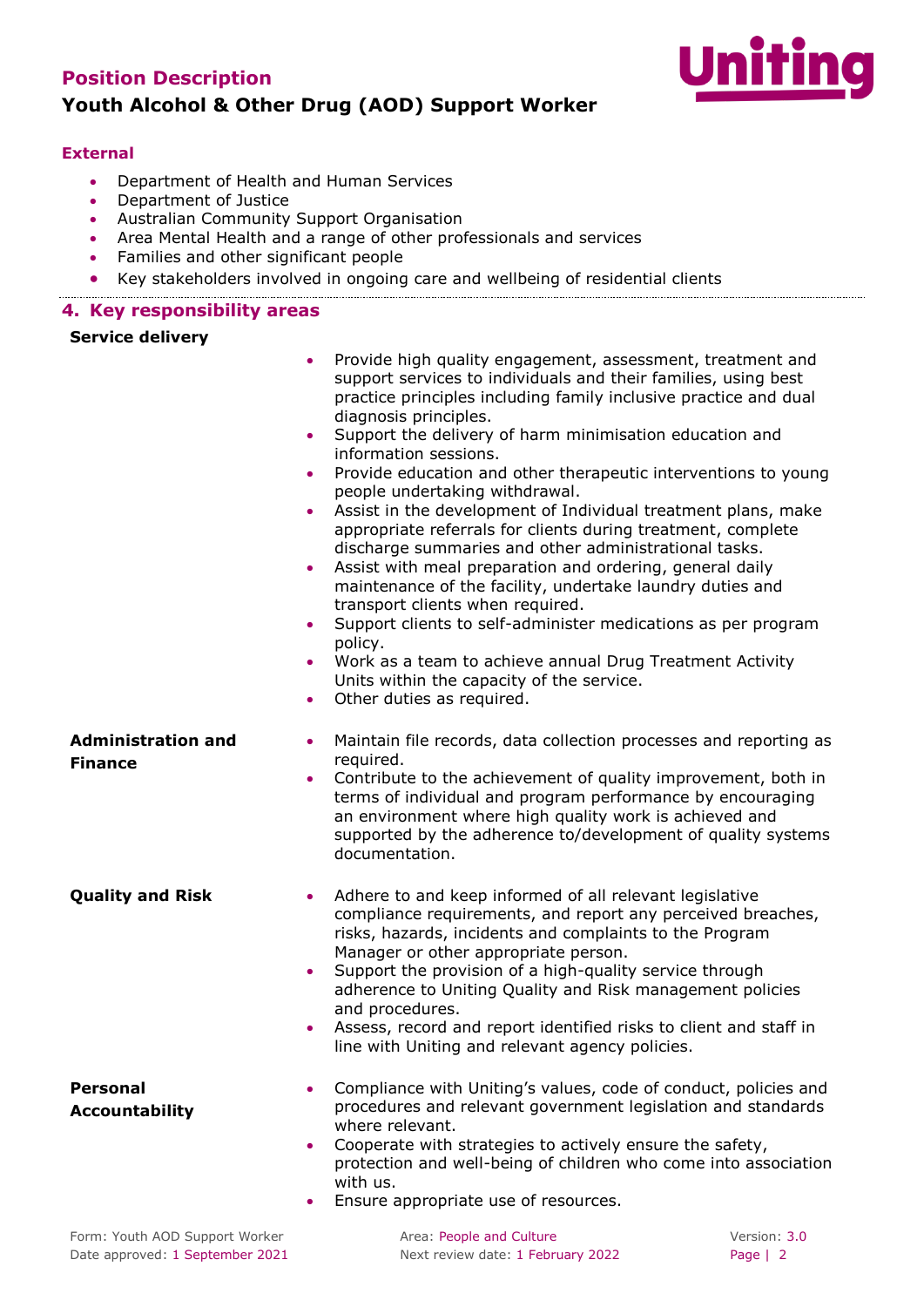

- Work collaboratively with Uniting Vic.Tas employees and external stakeholders in accordance with Uniting's values and professional standards of behaviour.
- Actively participate in initiatives to maintain, build upon and promote a positive and collaborative workplace.
- Identify opportunities to integrate and work collaboratively across teams.
- Take reasonable care for your own health and safety, and health and safety of others.
- Promote a positive safety culture by contributing to health and safety consultation and communication.
- Promptly respond to and report health and safety hazards, incidents and near misses to line management
- Attend all mandatory training sessions.

## **5. Performance indicators**

- All services are delivered in compliance with relevant Accreditation, Program Guidelines and Uniting Standards, Policies and targets are met.
- Delivery of AOD Supports Collaborate as a member of the service in the delivery of AOD Supports. A variety of supports are provided to young people and/or carers, individually and in groups, to achieve the goals of the young person
- Communication There is regular and effective communication with the Team Leader, Senior Youth AOD Workers, Youth AOD Workers and referral partners.
- Service Provision Young people are provided with appropriate timely services in keeping with agreed assessments and goals.

- Collaboration with all workers is genuine and effective.
- Reporting Accurate and timely reports are provided in line with reporting timelines.

#### **6. Person specification**

#### **Qualifications**

- Relevant health and or welfare Tertiary Qualification such as Social Work, Youth Work, Psychology, Nursing or Allied Health, Mental Health, Community Services.
- Certificate IV in AOD or have completed the core competencies (or able to complete within the first 12-months of employment).
- Competencies in dual diagnosis (or able to complete within the first 24-months of employment).

#### **Experience**

 Familiarity with the Alcohol and Other Drug Sector, knowledge of the relationship with the Forensic AOD System and Central Intake Services.

#### **Core selection criteria**

- *Values alignment:* ability to demonstrate and authentically promote Uniting's values
- Knowledge of and experience (preferred) in developing individual treatment plans, post withdrawal and discharge planning.
- Experience delivering group work (preferred).
- Experience working with people with AOD and/or Mental Health issues.
- Sound knowledge and understanding of screening, assessment and community-based treatment for all clients with AOD and mental health issues.
- An understanding of the harm minimisation framework.